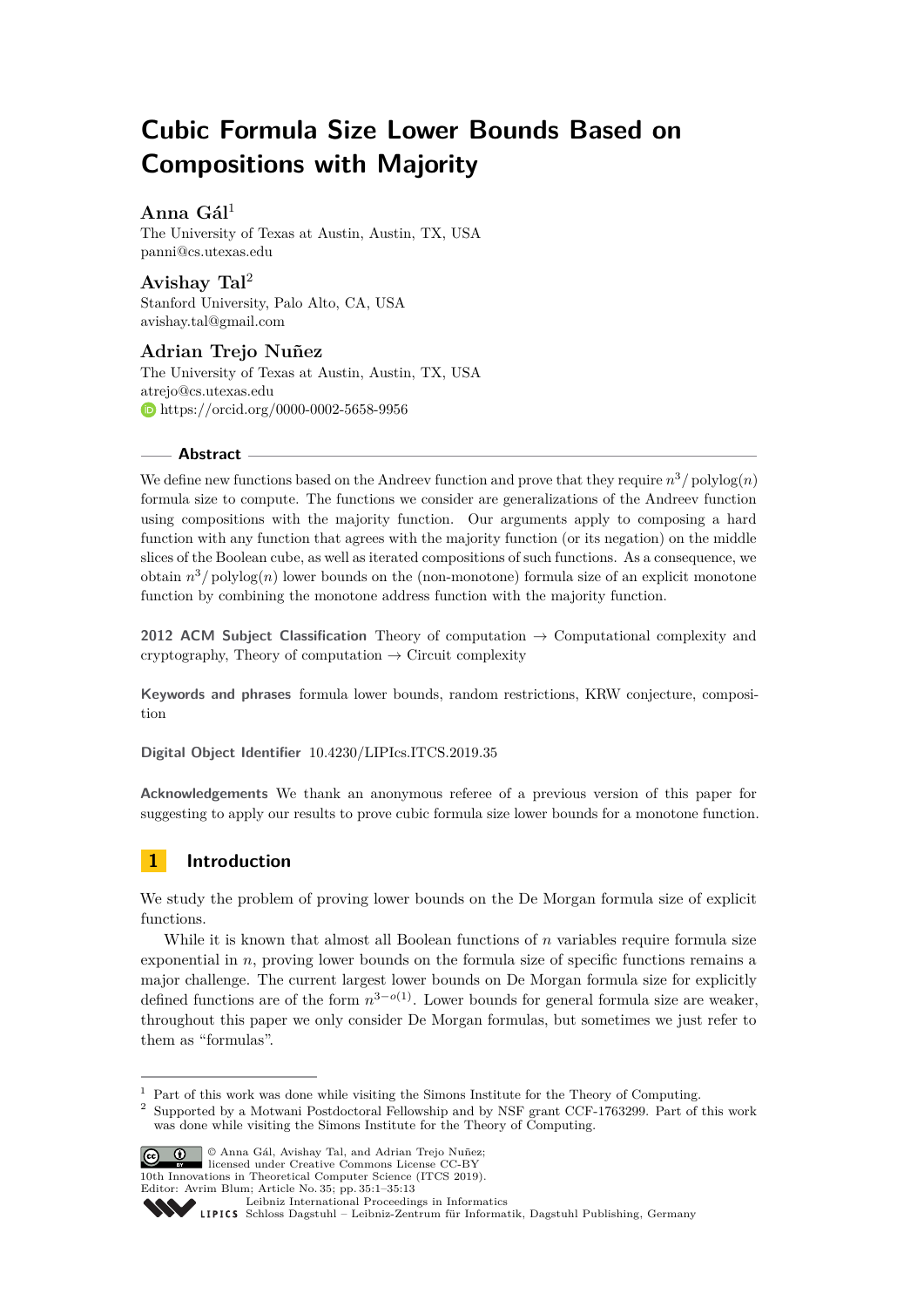#### **35:2 Cubic Formula Size Lower Bounds Based on Compositions with Majority**

### **History**

Formula size lower bounds have a long history. One of the methods for proving formula size lower bounds is based on shrinkage of De Morgan formulas under random restrictions. This method was introduced by Subbotovskaya [\[17\]](#page-12-1) who gave a  $\Omega(n^{1.5})$  lower bound on the De Morgan formula size of the parity function. The lower bound for parity has been improved by Khrapchenko [\[10\]](#page-12-2) to  $\Omega(n^2)$ . However, it is also known that Khrapchenko's method cannot give larger than quadratic lower bounds. The method of random restrictions on the other hand has led to the currently known largest lower bounds on formula size. Andreev [\[1\]](#page-11-0) used random restrictions to prove an  $\Omega(n^{2.5-o(1)})$  lower bound for a function obtained by composing parity with an arbitrary other function *f* where *f* is specified as part of the input. We give more formal definitions in Section [2.](#page-2-0) After improvements of the bound by [\[8,](#page-11-1) [13\]](#page-12-3), Håstad [\[5\]](#page-11-2) proved a lower bound of the form *n* <sup>3</sup>−*o*(1) for the Andreev function. Tal [\[18\]](#page-12-4) improved the lower order terms to give a  $\Omega\left(\frac{n^3}{(\log n)^2}\right)$  $\frac{n^3}{(\log n)^2 \log \log n}$  lower bound for the Andreev function, which is tight up to the log log *n* term. Tal [\[19\]](#page-12-5) gave a slightly larger lower bound of the form  $\Omega\left(\frac{n^3}{\log n (\log n)}\right)$  $\frac{n^3}{\log n (\log \log n)^2}$  for another function introduced by Komargodski and Raz [\[11\]](#page-12-6). This function is similar to the Andreev function, it still composes parity with other functions specified as part of the input. The difference is that instead of specifying the function f by its entire truth table as part of the input, an error correcting code is used to derive the truth table from the input. Bogdanov [\[2\]](#page-11-3) showed that the same  $\Omega\left(\frac{n^3}{\log n/\log n}\right)$  $\frac{n^3}{\log n (\log \log n)^2}$ lower bound can also be obtained for any "small-biased" function, that is any randomized function whose distribution of truth tables is small biased. He also noted that standard constructions of small biased sets yield explicit families of such functions. [\[3,](#page-11-4) [12\]](#page-12-7) showed that parity in Andreev's function can be replaced with any good enough bit fixing extractor, and the resulting function still requires  $n^3$  /  $\text{polylog}(n)$  formula size.

Other than Bogdanov's functions, the only explicit function with  $n^{3-o(1)}$  formula size lower bounds has been the Andreev function, and its variants using error correcting codes by  $[11, 19]$  $[11, 19]$  or bit fixing extractors  $[3, 12]$  $[3, 12]$ .

Dinur and Meir [\[4\]](#page-11-5) gave a new proof of  $n^{3-o(1)}$  formula size lower bounds for the Andreev function, based on information theoretic arguments. The bound obtained by their argument is of the form  $\Omega\left(\frac{n^3}{\sqrt{2\pi n}}\right)$  $\frac{n^3}{2^{\sqrt{\log n} \text{ poly log log n}}}$  which is weaker in the lower order terms than the bounds of Håstad [\[5\]](#page-11-2) and Tal [\[18\]](#page-12-4). But their goal was to give a proof that could possibly generalize to other function compositions, which would be important in light of the KRW conjecture [\[9\]](#page-11-6) (see Section [5\)](#page-11-7). Our results can be viewed as a step in this direction.

# **Our Results**

In this paper we obtain  $n^3/polylog(n)$  lower bounds on a new class of functions. First we consider an extension of the Andreev function which we call "Generalized Andreev function with Majority", using the majority function instead of parity in the function compositions. We define the function formally in Section [2.](#page-2-0) As far as we know this function has not been studied before, and previous approaches do not directly work to obtain our bounds.

Next we extend our results to composing a hard function with any function that agrees with the majority function (or its negation) on the middle slices of the Boolean cube, as well as iterated compositions of such functions. Since parity agrees with majority on the two middle slices of the Boolean cube, our argument also applies to parity (the original Andreev function), and composing parity with majority in various ways.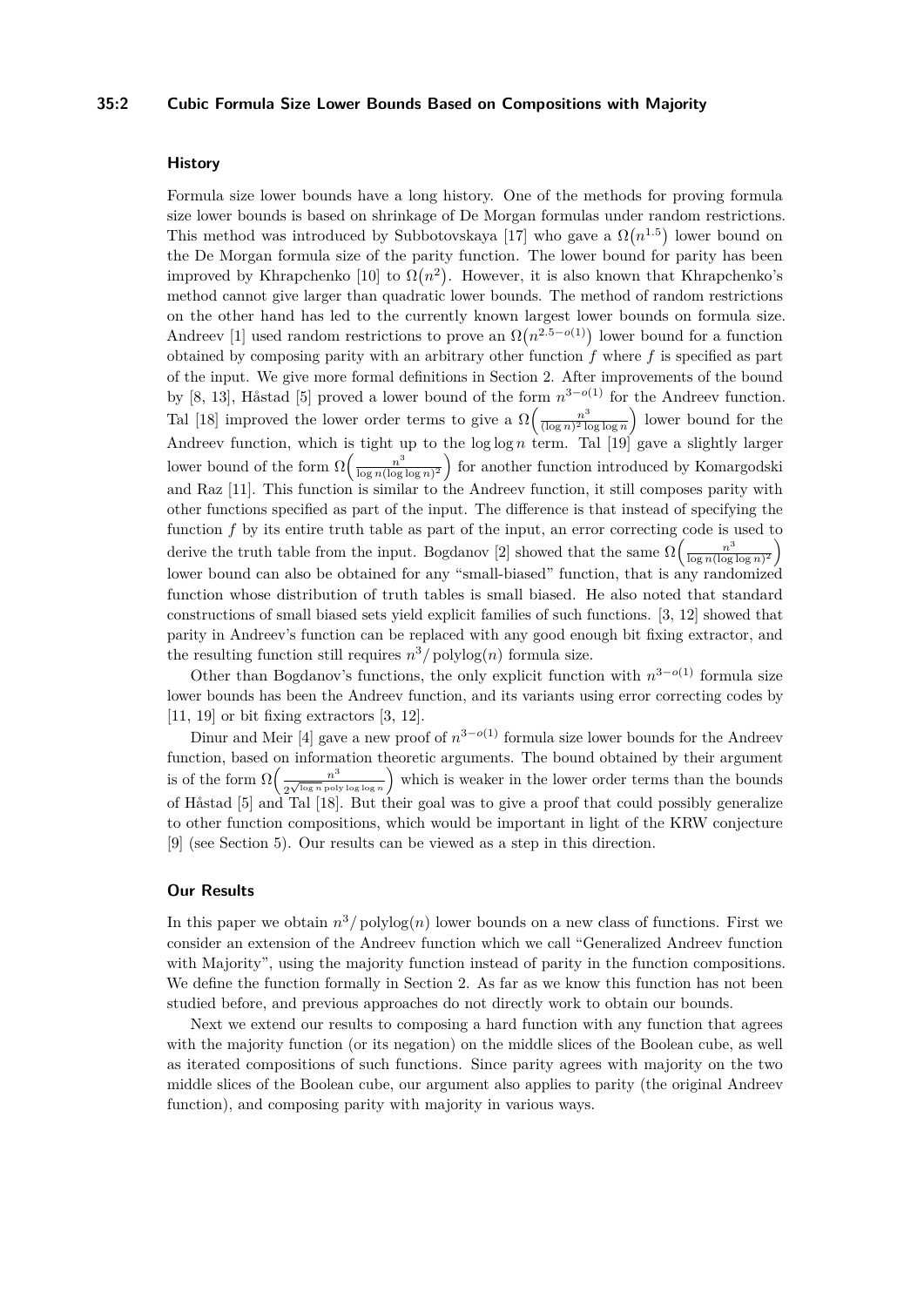As another consequence, we prove  $n^3$ / $\text{polylog}(n)$  lower bounds on the (non-monotone) formula size of the monotone function obtained by combining the monotone address function of Wegener [\[21\]](#page-12-8) with the majority function.

It was pointed out to us by Pavel Pudlak [\[14\]](#page-12-9), that for any function  $f: \{0,1\}^n \to \{0,1\}$ , one can construct a function  $f' : \{0,1\}^{2n} \to \{0,1\}$  that is monotone, and has formula size at least as large as *f*. Consider inputs of the form  $(x, y)$  where  $x, y \in \{0, 1\}^n$  and simply let  $f'(x, y) = 1$  on all inputs of Hamming weight greater than *n*,  $f'(x, y) = 0$  on all inputs of Hamming weight less than *n*, and  $f'(x, y) = f(x)$  on inputs  $(x, y)$  with Hamming weight *n*. Observe that *f*' has formula size at least as large as *f*: identifying for each  $i \in \{1, \ldots, n\}$ the literals  $x_i$  and  $\neg y_i$ , and similarly  $\neg x_i$  and  $y_i$ , we get f from f'. However, as far as we know, our results give the first super-quadratic formula size lower bound with a direct proof for an explicitly defined monotone function.

Our argument gives a formal proof that the monotone formula size of the majority function is at least  $n^{\Gamma_{\text{mon}}}/$  polylog *n*, where  $\Gamma_{\text{mon}}$  denotes the shrinkage exponent of monotone formulas under random restrictions. It is a long standing open problem to determine the value of  $\Gamma_{\rm mon}$ . It is also open to obtain tight bounds on the formula size of majority, both in the monotone and non-monotone case. The current best lower bound for both monotone and non-monotone formulas computing majority of *n* bits is  $\Omega(n^2)$ . The best upper bound on the De Morgan formula size of majority on *n* bits is  $\mathcal{O}(n^{3.91})$  [\[16\]](#page-12-10). Considering monotone formulas for majority, the best upper bound remains the  $\mathcal{O}(n^{5.3})$  bound by Valiant [\[20\]](#page-12-11). Håstad [\[5\]](#page-11-2) noted that determining the value of  $\Gamma_{\rm mon}$  is likely to yield improved lower bounds on the monotone formula size of the majority function. Our results make this connection explicit, independently of how the value  $\Gamma_{\text{mon}}$  is obtained.

Our argument is based on random restrictions and analyzing the shrinkage of formula size under restrictions. However, the main obstacle in applying previous arguments is that we need random restrictions that leave each Majority undetermined. Previously considered restrictions are far from achieving this. Instead of standard random restrictions, we use "staged" random restrictions, and adjust their results to enforce more structure. The idea of building restrictions in stages appears before in [\[7,](#page-11-8) [3,](#page-11-4) [12\]](#page-12-7). The main difference in our approach is that we maintain the structure of the composed hard function with majority after each stage by performing some clean-up procedure.

In addition to worst case formula size lower bounds, average case lower bounds have been shown in [\[3,](#page-11-4) [11,](#page-12-6) [12,](#page-12-7) [19\]](#page-12-5). These bounds are quantitatively weaker than the  $n^{3-o(1)}$  worst case bounds but provide high probability versions of the shrinkage results under certain structured random reductions. Tal [\[19\]](#page-12-5) has shown that average case bounds can be used to obtain stronger worst case bounds, and in fact the current largest lower bounds of the form  $\Omega\left(\frac{n^3}{\log n (\log n)}\right)$  $\frac{n^3}{\log n(\log \log n)^2}$  by Tal [\[19\]](#page-12-5) and Bogdanov [\[2\]](#page-11-3) were obtained this way.

# <span id="page-2-0"></span>**2 Definitions and Background**

Given an *n*-bit string  $\vec{x} = (x_1, \ldots, x_n) \in \{0, 1\}^n$ , let wt $(\vec{x})$  denote the Hamming weight of  $\vec{x}$ , defined as

 $\text{wt}(\vec{x}) = |\{i : x_i = 1\}|$ 

Let  $\mathcal{B}_n = \{f : \{0,1\}^n \to \{0,1\}\}\$  denote the set of all Boolean functions on *n* bits.

Given a *bm*-bit string  $\vec{x}$ , we can interpret  $\vec{x}$  as a  $b \times m$  matrix with rows  $\vec{x}_1, \ldots, \vec{x}_b$  of  $m$ bits each. If  $f \in \mathcal{B}_b$  and  $g \in \mathcal{B}_m$  are arbitrary functions, let  $f \circ g : \{0,1\}^{b \times m} \to \{0,1\}$  denote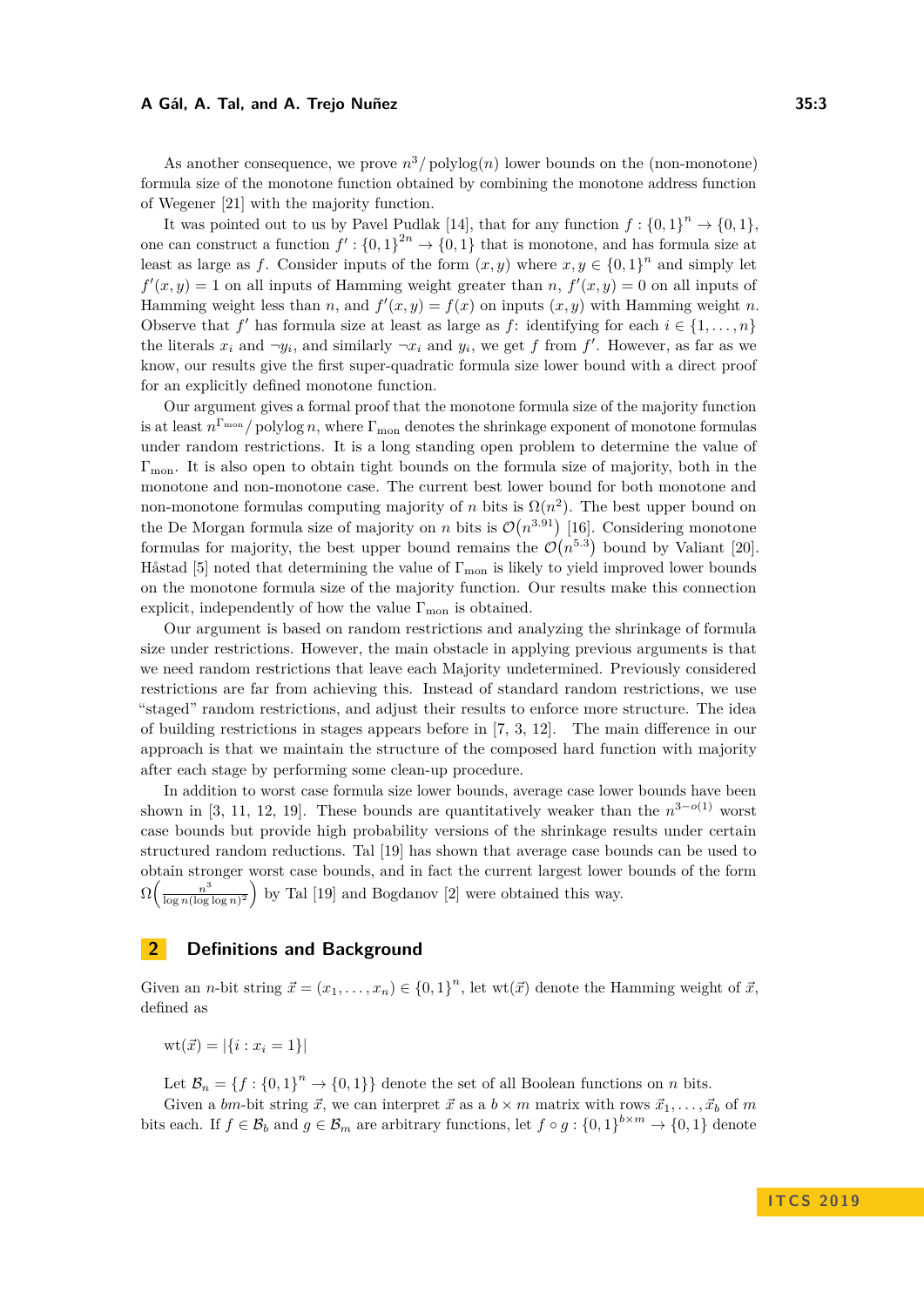#### **35:4 Cubic Formula Size Lower Bounds Based on Compositions with Majority**

their composition, defined as

 $(f \circ g)(\vec{x}_1, \ldots, \vec{x}_b) = f(g(\vec{x}_1), \ldots, g(\vec{x}_b))$ 

Given a function  $f \in \mathcal{B}_n$ , let  $\text{tt}(f)$  denote the truth table of f, defined as the string of length  $2^n$  specifying the output of *f* on all strings  $\vec{x} \in \{0,1\}^n$  in lexicographic order. We use  $f$  and  $\text{tt}(f)$  interchangeably when  $f$  is an input to another function.

Let  $\bigoplus_m : \{0,1\}^m \to \{0,1\}$  denote the parity function on *m* bits.

Let  $\text{Maj}_m: \{0,1\}^m \to \{0,1\}$  denote the majority function on *m* bits, defined as

$$
\mathrm{Maj}_m(\vec{x}) = \begin{cases} 1 & \text{if } \mathrm{wt}(\vec{x}) \ge \lceil \frac{m}{2} \rceil \\ 0 & \text{otherwise} \end{cases}
$$

# **2.1 Andreev Function**

Let  $\mathcal{A}_n: \{0,1\}^n \times \{0,1\}^n \to \{0,1\}$  denote the Andreev function on 2*n* bits. Let  $b = \log n$ and  $m = n/b = n/\log n$ . If  $f \in \mathcal{B}_b$ , then  $|{\rm tt}(f)| = 2^b = 2^{\log n} = n$ .

The function  $A_n$  takes two inputs: an *n*-bit string representing the truth table of a function *f* on *b* bits, and an *n*-bit string  $\vec{x}$ , interpreted as a  $b \times m$  matrix with rows  $\vec{x}_1, \ldots, \vec{x}_b$ . Then,

$$
\mathcal{A}_n(f,\vec{x})=(f\circ\oplus_m)(\vec{x})=f(\oplus_m(\vec{x}_1),\ldots,\oplus_m(\vec{x}_b))
$$

# **2.2 Generalized Andreev Function**

Let  $b = \log n$  and  $m = n/b$  as before. If  $g_m \in \mathcal{B}_m$  is an arbitrary function on *m* bits, then let  $A_n^{g_m}$ :  ${0,1}^n \times {0,1}^n \to {0,1}$  denote the generalized Andreev function on 2*n* bits, defined analogously by

$$
\mathcal{A}_n^{g_m}(f,\vec{x}) = (f \circ g_m)(\vec{x}) = f(g_m(\vec{x}_1), \dots, g_m(\vec{x}_b))
$$

In particular,  $A_n = A_n^{\oplus m}$ .

Let  $\mathcal{M}_n: \{0,1\}^n \times \{0,1\}^n \to \{0,1\}$  denote the generalized Andreev function with  $\text{Maj}_m$ in place of *gm*. That is

$$
\mathcal{M}_n(f, \vec{x}) = \mathcal{A}_n^{\text{Maj}_m}(f, \vec{x}) = (f \circ \text{Maj}_m)(\vec{x}) = f(\text{Maj}_m(\vec{x}_1), \dots, \text{Maj}_m(\vec{x}_b))
$$

If  $f \in \mathcal{B}_b$  is a fixed function, define  $\mathcal{M}_{n,f} : \{0,1\}^n \to \{0,1\}$  as

$$
\mathcal{M}_{n,f}(\vec{x}) = \mathcal{M}_n(f,\vec{x})
$$

or equivalently,  $\mathcal{M}_{n,f} = f \circ \text{Maj}_m$ .

### **2.3 De Morgan Formulas**

Formulas are tree-like circuits, that is circuits where each gate has fan-out at most one. A De Morgan formula is a formula that uses only **AND**, **OR** and negation gates, where the gates have fan-in at most 2. Let  $f \in \mathcal{B}_n$  be an arbitrary function. Define  $\mathcal{L}(f)$  to be the formula complexity of *f*, which is the minimum number of leaves required by any De Morgan formula computing *f*.

It is known that almost all Boolean functions on *n* variables require De Morgan formula size at least  $\frac{2^n}{2 \log n}$  $\frac{2^n}{2 \log n}$  [\[15\]](#page-12-12).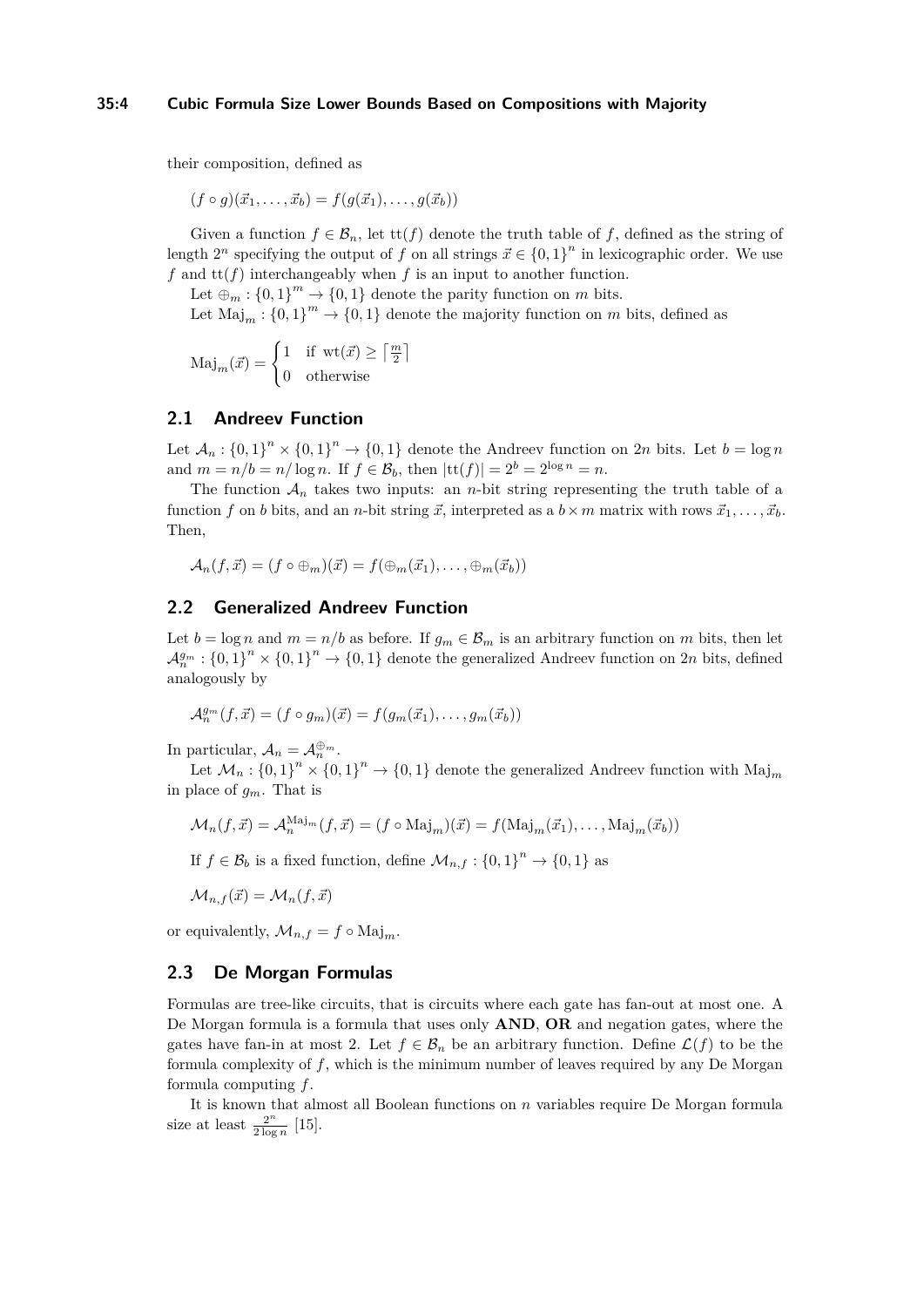### <span id="page-4-0"></span>**2.4 Random Restrictions and Shrinkage**

Consider a function  $f \in \mathcal{B}_n$  and let  $S = \{x_1, \ldots, x_n\}$  denote the variables of *f*. A restriction on *S* is a function  $\rho: S \to \{0, 1, \star\}$ . Let  $f|_{\rho}$  denote the function obtained from *f* by fixing inputs  $x_i$  to  $\rho(x_i)$  if  $\rho(x_i) \neq \star$ , which depends only on the inputs  $x_i$  for which  $\rho(x_i) = \star$ . Given arbitrary functions  $g \in \mathcal{B}_m$  and  $f \in \mathcal{B}_n$  for  $m \leq n$ , we say that f computes g as a sub-function if *g* can be achieved as a restriction of *f*.

A random *p*-restriction on *S* is a randomly generated restriction  $\rho$  where

$$
Pr(\rho(x_i) = \star) = p
$$

$$
Pr(\rho(x_i) = 0) = Pr(\rho(x_i) = 1) = \frac{1 - p}{2}
$$

uniformly and independently for all  $x_i \in S$ . Let  $\mathcal{R}_p$  denote the distribution of all uniformly generated random *p*-restrictions.

Subbotovskaya [\[17\]](#page-12-1) proved that for any Boolean function  $f \in \mathcal{B}_n$  it holds that

$$
\mathop{\mathbb{E}}_{\rho \sim \mathcal{R}_p} \Big[ \mathcal{L} \Big( f \big|_{\rho} \Big) \Big] = \mathcal{O} \big( p^{\Gamma} \mathcal{L} (f) \big)
$$

for  $\Gamma = 3/2$ . The constant  $\Gamma$  is called the shrinkage exponent, which is the largest number for which the statement is true. After several improvements [\[8,](#page-11-1) [13\]](#page-12-3), Håstad [\[5\]](#page-11-2) proved that  $\Gamma = 2$ . The following version is due to Tal [\[18\]](#page-12-4).

▶ **Theorem 2.1** (Shrinkage Lemma [\[18\]](#page-12-4)). Let  $f \in \mathcal{B}_n$  be an arbitrary function. Then,  $\forall p > 0$ ,

$$
\mathbb{E}_{\rho \sim \mathcal{R}_p} \left[ \mathcal{L} \left( f \big|_{\rho} \right) \right] \le \mathcal{O} \left( 1 + p^2 \mathcal{L}(f) \right) \tag{1}
$$

<span id="page-4-2"></span>► Corollary 2.2. Let  $f \in \mathcal{B}_n$  be an arbitrary function. Then,  $\exists c > 0$  such that for  $\forall p > 0$ *and large enough n,*

$$
\Pr_{\rho \sim \mathcal{R}_p} \left( \mathcal{L} \left( f \big|_{\rho} \right) \ge 10c(1 + p^2 \mathcal{L}(f)) \right) \le \frac{1}{10} \tag{2}
$$

**Proof.** Let  $c > 0$  be chosen such that  $\mathbb{E}_{\rho \sim \mathcal{R}_p} \left[ \mathcal{L} \left( f \right|_{\rho} \right) \right] \leq c(1 + p^2 \mathcal{L}(f))$ . Then, by Markov's inequality:  $\Pr_{\rho \sim \mathcal{R}_p} \left( \mathcal{L} \left( f \big|_{\rho} \right) \geq 10 c (1 + p^2 \mathcal{L}(f)) \right) \leq \frac{1}{10}.$ 

# **2.5 Concentration Inequalities**

We use the following result on bounds of sums of random variables.

<span id="page-4-1"></span> $\triangleright$  **Theorem 2.3** (Hoeffding's Inequality [\[6\]](#page-11-9)). Let  $X_1, \ldots, X_n$  be independent random variables *such that*  $a_i \leq X_i \leq b_i$  *for*  $1 \leq i \leq n$  *and let*  $X = \sum_{i=1}^n X_i$ *. Then,* 

$$
\Pr\left(\left|X - \mathbb{E}[X]\right| \ge t\right) \le 2\exp\left(\frac{-2t^2}{\sum_{i=1}^n (b_i - a_i)^2}\right) \tag{3}
$$

# **3 Composition with Majority**

Let  $\mathcal{M}_n$  be the generalized Andreev function with majority. Let  $b = \log n$  and  $m = n/b = n/\log n$  and assume  $b, m \in \mathbb{N}$ . Let  $h \in \mathcal{B}_b$  be a function of maximum formula complexity and consider  $\mathcal{M}_{n,h} = h \circ \text{Maj}_m$ . Since  $\mathcal{M}_{n,h}$  is a sub-function of  $\mathcal{M}_n$ , we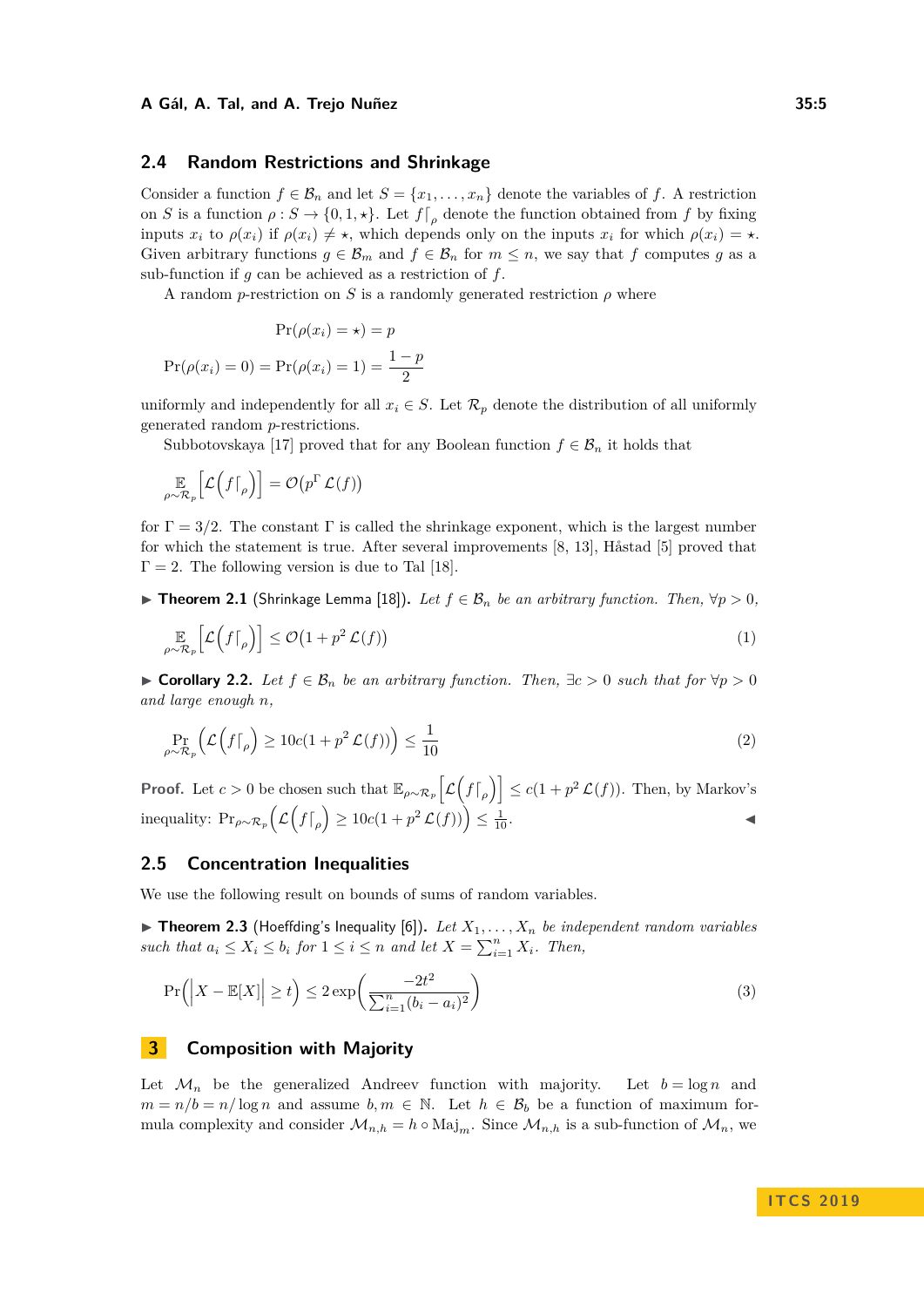#### **35:6 Cubic Formula Size Lower Bounds Based on Compositions with Majority**

have  $\mathcal{L}(\mathcal{M}_n) \geq \mathcal{L}(\mathcal{M}_{n,h}) = \mathcal{L}(h \circ \text{Maj}_m)$ . Thus, it suffices to prove a lower bound on the formula complexity of  $h \circ \text{Maj}_m$ . Indeed, this will be our strategy (which is standard when proving lower bounds for Andreev-type functions). Our main result is the following general theorem, that may also be applied in other scenarios.

<span id="page-5-0"></span>▶ **Theorem 3.1** (Formula Size of Composition with Majority). Let  $b, m \in \mathbb{N}$  and  $h \in \mathcal{B}_b$  be *non-constant. Then,*

 $\mathcal{L}(h \circ \text{Maj}_m) \ge \mathcal{L}(h) \cdot m^2 / \text{polylog}(b \cdot m)$ 

Since the hardest functions on  $b = \log n$  bits have formula complexity at least  $\frac{n}{2 \log \log n}$ [\[15\]](#page-12-12), Theorem [3.1](#page-5-0) implies that

 $\mathcal{L}(\mathcal{M}_n) \geq \mathcal{L}(h \circ \text{Maj}_m) \geq \mathcal{L}(h) \cdot m^2 / \text{polylog}(b \cdot m) \geq n^3 / \text{polylog}(n)$ 

The rest of this section is devoted to the proof of Theorem [3.1.](#page-5-0)

#### **Warmup**

Let  $n = mb$ . The input  $\vec{x} = (x_1, \ldots, x_n)$  is divided into *b* contiguous blocks  $B_1, \ldots, B_b$  of *m* variables each. In order to apply a random restriction based argument to  $h \circ \text{Maj}_m$ , we wish to prove that there exists a restriction  $\rho$  that leaves each Maj<sub>m</sub> undetermined and the resulting formula shrinks by a factor of  $\Omega(m^2/\text{polylog}(bm)).$ 

A single majority is left undetermined by  $\rho$  if the absolute difference between the number of variables assigned 0 and 1 is at most the number of unassigned variables. Otherwise, the majority value is already set and there are not enough remaining variables to flip it.

### **3.1 Random** *p***-Restrictions**

Previous random restriction based arguments typically use random *p*-restrictions defined in Section [2.4.](#page-4-0) We start by some observations about them. Let  $\rho \in \mathcal{R}_p$  be a random *p*-restriction on  $S = \{x_1, \ldots, x_n\}$  and let  $B_i = \{x_{i_1}, \ldots, x_{i_m}\}$  be a fixed block of the input.

Let  $X_{ik}$  and  $Y_{ik}$  for  $1 \leq k \leq m$  be the following random variables:

$$
X_{ik} = \begin{cases} 1 & \text{if } \rho(x_{i_k}) = \star \\ 0 & \text{otherwise} \end{cases}
$$

$$
Y_{ik} = \begin{cases} 1 & \text{if } \rho(x_{i_k}) = 0 \\ -1 & \text{if } \rho(x_{i_k}) = 1 \\ 0 & \text{if } \rho(x_{i_k}) = \star \end{cases}
$$

Then,

$$
X_i = \sum_{k=1}^m X_{ik}
$$
  

$$
\mathbb{E}[X_i] = \sum_{k=1}^m \mathbb{E}[X_{ik}] = mp
$$
  

$$
\mathbb{E}[Y_i] = \sum_{k=1}^m \mathbb{E}[Y_{ik}] = 0
$$

We note that  $X_i$  and  $Y_i$  are not necessarily independent, since for any  $\ell \geq 0$  $X_i \geq \ell \implies |Y_i| \leq m - \ell$ 

Since  $0 \leq X_{ik} \leq 1$ , Theorem [2.3](#page-4-1) gives:  $\Pr_{p \in \mathcal{R}_p} (|X_i - mp| > t) \leq 2 \exp(-2t^2/m)$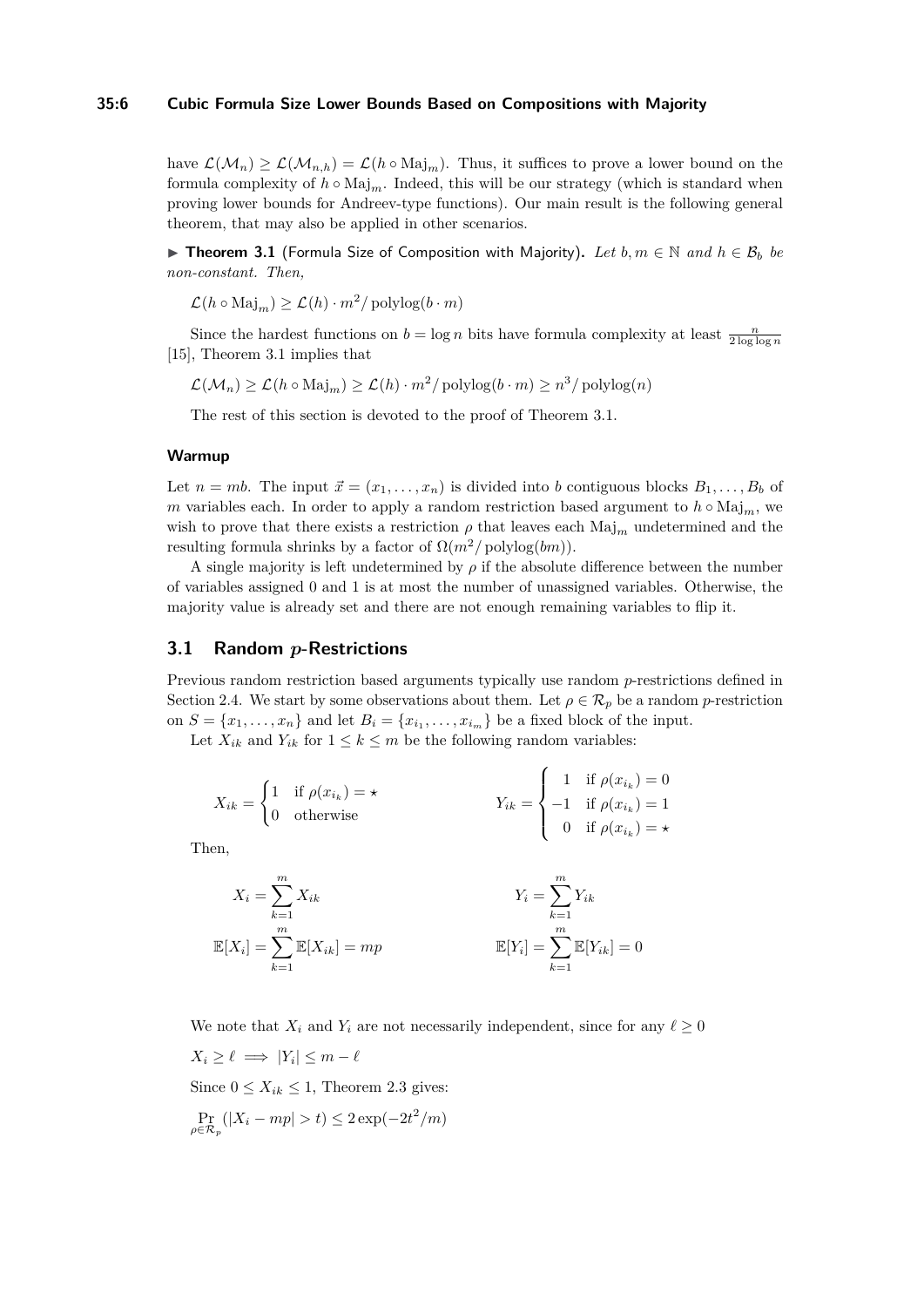To obtain lower bounds of the form  $\mathcal{L}(h) \cdot \frac{m^2}{\text{polylog}(mb)}$  by a single round of *p*-restrictions, one would need  $p = \mathcal{O}(\text{polylog}(mb)/m)$ , thus  $X_i = \Theta(\text{polylog}(mb))$  would hold with high probability. Since  $|Y_i|$  is typically  $\Omega(\sqrt{m})$ , it is likely that  $\text{Maj}_m(B_i\lceil_\rho)$  is constant.

Since one *p*-restriction cannot shrink the formula size sufficiently and leave each majority undetermined, we will build such a restriction incrementally instead.

# **3.2 Staged** *p***-Restrictions**

**Proof of Theorem [3.1.](#page-5-0)** Let  $c'$  be a large constant to be defined later. We first deal with the case that  $\mathcal{L}(h) \leq 2c'$ . Then, since for non-constant h,  $\text{Maj}_m$  (or its negation) is a sub-function of  $h \circ \text{Maj}_m$  and since  $\mathcal{L}(\text{Maj}_m) \ge \Omega(m^2)$  ([\[10\]](#page-12-2)) we get

 $\mathcal{L}(h \circ \text{Maj}_m) \ge \mathcal{L}(\text{Maj}_m) \ge \Omega(m^2) \ge \Omega(\mathcal{L}(h) \cdot m^2)$ 

which completes the proof in this case. In the following, we shall assume that  $\mathcal{L}(h) > 2c'$ .

We define the following procedure that runs in *t* stages: in the *j*-th stage, we generate a  $p_j$ -restriction  $\rho_j$  such that, with high probability, the formula has enough unrestricted variables to balance the number of 0's and 1's and leave enough variables unrestricted for stage  $j + 1$ .

#### **Setting Up Parameters**

We set

$$
m_1=m
$$

and

$$
m_{j+1}=m_j^{0.6}
$$

for  $j \geq 1$  as long as  $m_j \geq \log^5(4b)$ . Let *t* be the last *j* such that  $m_j \geq \log^5(4b)$ . A small calculation shows that  $t \leq 2 \log \log m$ . For  $j = 1, \ldots, t$  we set

$$
p_j = 4m_j^{-0.4} = 4m_{j+1}/m_j
$$

## **Shrinkage In** *t* **Stages**

Denote by  $\varphi_1 = h \circ \text{Maj}_m$ . For  $j = 1, ..., t$ , we show how to construct  $\varphi_{j+1}$  over variables *S*<sub>*j*+1</sub> from  $\varphi_j$  over *S*<sup>*j*</sup>. We show by induction that  $\varphi_{j+1} = h \circ \text{Maj}_{m_{j+1}}$  (up to a renaming of the variables) and that

$$
\mathcal{L}(\varphi_{j+1}) \leq c \cdot \left(\frac{m_{j+1}}{m_j}\right)^2 \cdot \mathcal{L}(\varphi_j),
$$

for some large enough universal constant *c >* 0.

Let  $j \in \{1 \ldots, t\}$ . Let  $\rho_j \in \mathcal{R}_{p_j}$  be a random  $p_j$ -restriction over  $S_j$ . Let

$$
X_i^j = \sum_{k=1}^{m_j} X_{ik}^j
$$
 
$$
Y_i^j = \sum_{k=1}^{m_j} Y_{ik}^j
$$

for  $i = 1, \ldots, b$  be defined analogously as in the previous section for block  $B_i$ . Then,

$$
\mathbb{E}\Big[X_i^j\Big] = m_j p_j = 4m_{j+1}
$$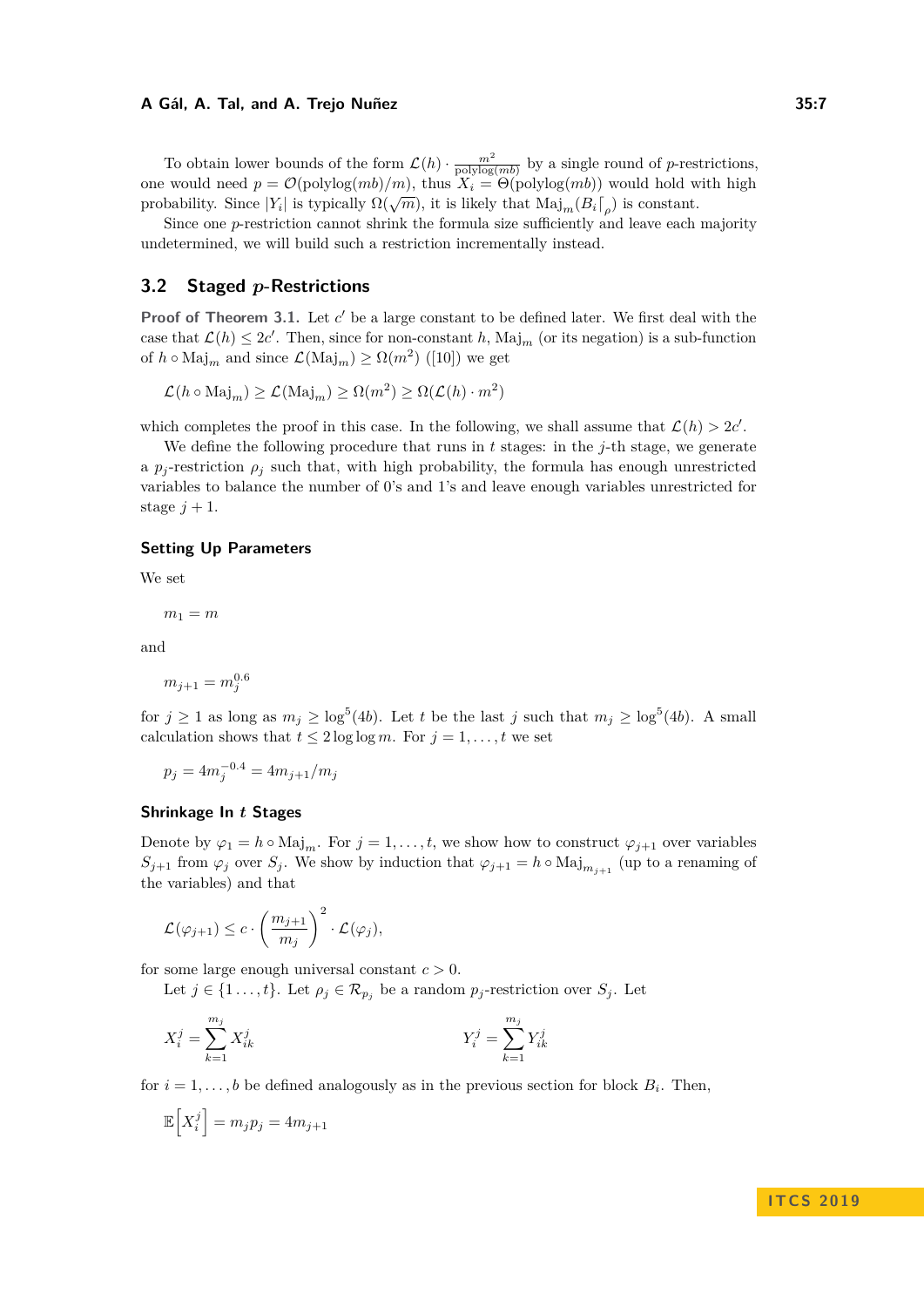#### **35:8 Cubic Formula Size Lower Bounds Based on Compositions with Majority**

Let  $E_{j,i}$  denote the event that  $\left| X_i^j - m_j p_j \right| \leq \frac{1}{4} m_j p_j$  and let  $F_{j,i}$  denote the event that  $\left| Y_i^j \right| \leq \frac{1}{2} m_j p_j$ . By Theorem [2.3,](#page-4-1) using the assumption  $m_j \geq \log^5(4b)$ ,

$$
\Pr_{\rho_j \in \mathcal{R}_{p_j}}(E_{j,i}) \ge 1 - 2e^{-2\frac{m_{j+1}^2}{m_j}} = 1 - 2e^{-2m_j^{0.2}} \ge 1 - \frac{1}{4b}
$$
\n(4)

$$
\Pr_{\rho_j \in \mathcal{R}_{p_j}}(F_{j,i}) \ge 1 - 2e^{-2\frac{(2m_{j+1})^2}{4m_j}} = 1 - 2e^{-2m_j^{0.2}} \ge 1 - \frac{1}{4b}
$$
\n<sup>(5)</sup>

By Corollary [2.2,](#page-4-2) there exists some constant  $c' > 0$  such that

$$
\Pr_{\rho_j \in \mathcal{R}_{p_j}} \left( \mathcal{L} \left( \varphi_j \lceil_{\rho_j} \right) \le c' (1 + p_j^2 \mathcal{L}(\varphi_j)) \right) \ge 0.9
$$

Let  $H_j$  denote the event that  $\mathcal{L}(\varphi_j\lceil_{\rho_j}) \leq c' \cdot (1 + p_j^2 \cdot \mathcal{L}(\varphi_j))$ . Thus  $\Pr[H_j] \geq 0.9$ . By the union bound, there exists a restriction  $\rho_j$  for which  $H_j$  and all  $E_{j,i}, F_{j,i}$  for  $i = 1, \ldots, b$  hold simultaneously. Fix such a restriction  $\rho_j$ . Now, since  $E_{j,i}$  holds, then

$$
X_i^j \ge \frac{3}{4} m_j p_j
$$

Since  $F_{j,i}$  also holds, then we can make the number of 0's and 1's equal by fixing at most  $\frac{1}{2}m_j p_j$  variables appropriately, leaving at least  $\frac{1}{4}m_j p_j = m_{j+1}$  unrestricted variables in the block. We restrict the remaining variables further to leave exactly  $m_{j+1}$  unrestricted variables by assigning an equal number of them 0 and 1 in some arbitrary process. Take  $\varphi_{j+1}$  to be the restricted function.

Since  $H_j$  holds, we get

$$
\mathcal{L}(\varphi_{j+1}) \leq \mathcal{L}(\varphi_j\lceil_{\rho_j}\big) \leq c' \cdot (1 + p_j^2 \cdot \mathcal{L}(\varphi_j))
$$

However, since *h* is a sub-function of  $\varphi_{j+1}$  and since we assumed that  $\mathcal{L}(h) > 2c'$ , we get that  $c' < \frac{1}{2} \mathcal{L}(\varphi_{j+1})$ . Thus,

$$
\mathcal{L}(\varphi_{j+1}) < \frac{1}{2}\mathcal{L}(\varphi_{j+1}) + c' \cdot p_j^2 \cdot \mathcal{L}(\varphi_j)
$$

which implies that  $\mathcal{L}(\varphi_{j+1}) < 2c' \cdot p_j^2 \cdot \mathcal{L}(\varphi_j)$  and we get

$$
\mathcal{L}(\varphi_{j+1}) \leq 2c' \cdot \left(\frac{4m_{j+1}}{m_j}\right)^2 \cdot \mathcal{L}(\varphi_j) = c \cdot \left(\frac{m_{j+1}}{m_j}\right)^2 \cdot \mathcal{L}(\varphi_j)
$$

for any  $j \in \{1, \ldots, t\}$  by setting  $c = 2c' \cdot 16$ . Overall, we get

$$
\mathcal{L}(\varphi_{t+1}) \leq c^t \cdot \left(\frac{m_{t+1}}{m}\right)^2 \cdot \mathcal{L}(\varphi)
$$

Since *h* is a sub-function of  $\varphi_{t+1}$ , the formula size of  $\varphi_{t+1}$  is at least  $\mathcal{L}(h)$ , which gives

$$
\mathcal{L}(\varphi) \ge c^{-t} \cdot \left(\frac{m}{m_{t+1}}\right)^2 \cdot \mathcal{L}(h)
$$

Using  $m_{t+1} < \log^5(4b)$  and  $t \leq 2 \log \log m$  we get

$$
\mathcal{L}(\varphi) \ge c^{-2\log\log m} \cdot \left(\frac{m}{\log^5(4b)}\right)^2 \cdot \mathcal{L}(h) \ge \mathcal{L}(h) \cdot m^2/\text{polylog}(b \cdot m)
$$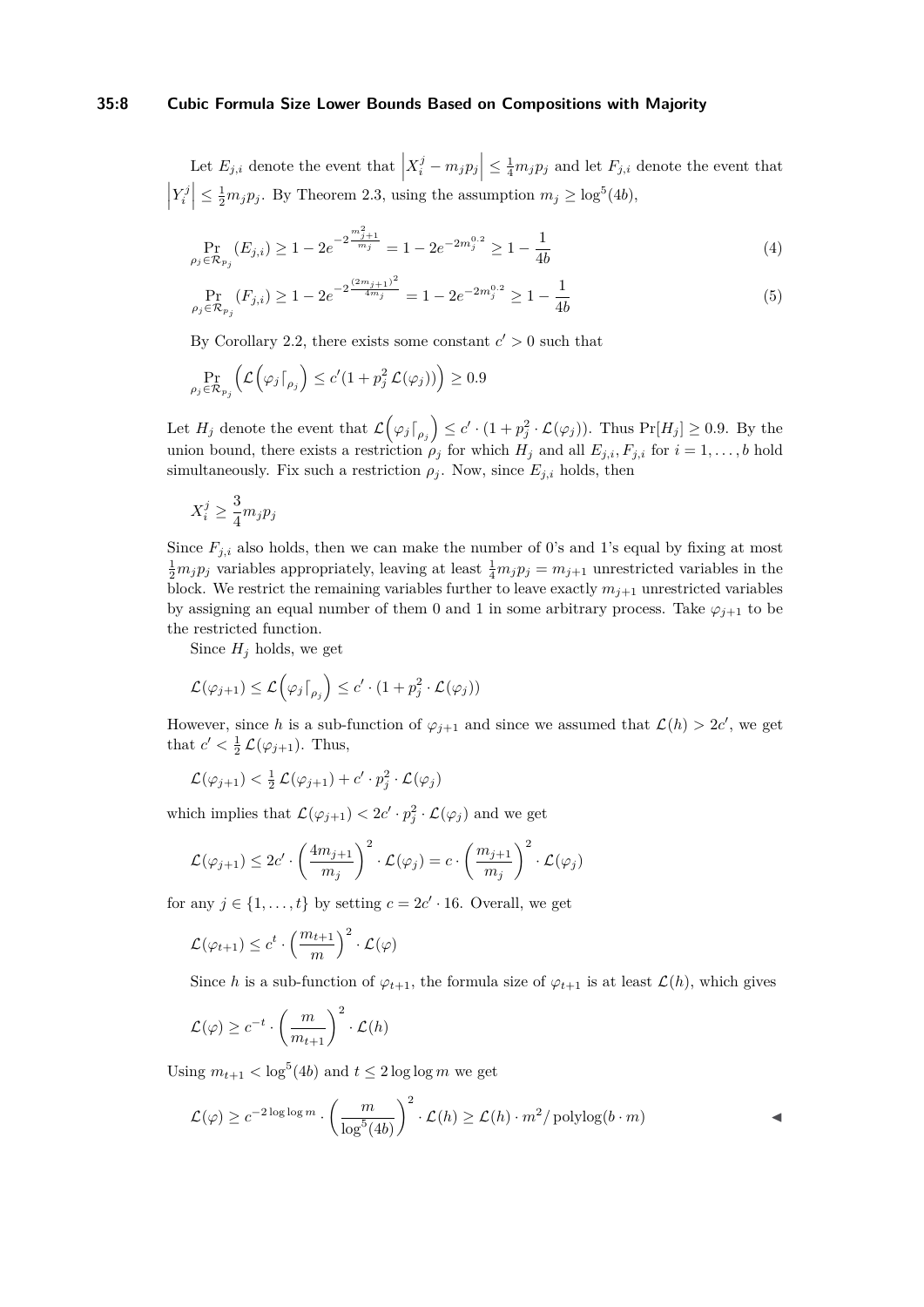In the above proof, we only use two facts about the majority function. First, we use that the values of the *m*-bit majority function are 0 on inputs  $\vec{x}$  with Hamming weight  $\text{wt}(\vec{x}) = \left\lceil \frac{m}{2} \right\rceil - 1$  and 1 on inputs with  $\text{wt}(\vec{x}) = \left\lceil \frac{m}{2} \right\rceil$ . In addition, (at the beginning of our proof) we use that  $\mathcal{L}(\text{Maj}_m) \geq \Omega(m^2)$  [\[10\]](#page-12-2). Thus our argument extends to any function with these two properties. It turns out that the first condition we need implies the second. Let  $g_m \in \mathcal{B}_m$  be any function such that  $g_m(\vec{x}) = 0$  when  $\text{wt}(\vec{x}) = \left\lceil \frac{m}{2} \right\rceil - 1$ , and  $g_m(\vec{x}) = 1$  when  $wt(\vec{x}) = \lceil \frac{m}{2} \rceil$ . Then by Khrapchenko's theorem [\[10\]](#page-12-2) the De Morgan formula size of  $g_m$  is at least  $\Omega(m^2)$ .

One can also think of such functions as a partial function that generalizes both Majority and Parity. We obtain the following.

**Findment 3.2.** Let  $m = \frac{n}{\log n}$  and let  $g_m \in \mathcal{B}_m$  be any function such that  $g_m(\vec{x}) = 0$  when  $\text{wt}(\vec{x}) = \left\lceil \frac{m}{2} \right\rceil - 1$ , and  $g_m(\vec{x}) = 1$  when  $\text{wt}(\vec{x}) = \left\lceil \frac{m}{2} \right\rceil$ . Then,

 $\mathcal{L}(\mathcal{A}_n^{g_m}) \geq n^3/\operatorname{polylog}(n)$ 

# **4 Consequences**

### **4.1 Composition with Other Threshold Functions**

We also obtain lower bounds for compositions with arbitrary threshold functions  $\text{Th}_{m,k}$  instead of Maj<sub>m</sub>. We use that  $Th_{2k+1,k}$  is a subfunction of  $Th_{m,k}$ . Fixing arbitrary  $m - (2k + 1)$  bits to 0 in each block, our results immediately imply that  $\mathcal{L}(h \circ Th_{m,k}) \ge \mathcal{L}(h) \cdot k^2 / \text{polylog}(k, b)$ . We get stronger bounds by noticing that fixing the  $m - (2k + 1)$  heaviest variables in each block, the formula shrinks by a factor of  $(2k+1)/m$ . Thus, we get

$$
\mathcal{L}(h \circ \text{Th}_{m,k}) \ge \mathcal{L}(h) \cdot m \cdot k / \text{polylog}(k, b)
$$

This implies the following:

▶ **Theorem 4.1.** *Let*  $m = \frac{n}{\log n}$  and  $k \leq m/2$ *. Then* 

$$
\mathcal{L}\left(\mathcal{A}^{\operatorname{Th}_{m,k}}_n\right) \geq n^2 \cdot k / \operatorname{polylog}(n)
$$

# **4.2 Iterated Compositions**

Since the composed function "Parity of Parities" is just Parity, considering iterated compositions in place of Parity in the original lower bound arguments for Andreev function did not give new functions. But taking iterated compositions of Majorities yield new functions, such as "Majority of Majorities", "Parity of Majorities", "Majority of Parities" and so on. Our results extend to the generalized Andreev function with iterated compositions in place of *gm*. We obtain additional functions with cubic formula size lower bounds.

▶ **Theorem 4.2.** Let  $\mathcal{G}_m$  denote the set of functions  $g_m \in \mathcal{B}_m$  such that  $g_m(\vec{x}) = 0$  when  $\text{wt}(\vec{x}) = \left\lceil \frac{m}{2} \right\rceil - 1$ , and  $g_m(\vec{x}) = 1$  when  $\text{wt}(\vec{x}) = \left\lceil \frac{m}{2} \right\rceil$ ; or the other way around, that is  $g_m(\vec{x}) = 1$  *when*  $\text{wt}(\vec{x}) = \left[\frac{m}{2}\right] - 1$ *, and*  $g_m(\vec{x}) = 0$  *when*  $\text{wt}(\vec{x}) = \left[\frac{m}{2}\right]$ *.* 

Let  $m = \frac{n}{\log n}$  and let  $u \geq 2$  and  $v \geq 2$  be integers such that  $uv = m$ . For any functions  $f_u \in \mathcal{G}_u$  *and*  $g_v \in \mathcal{G}_v$ 

$$
\mathcal{L}(\mathcal{A}_n^{f_u \circ g_v}) \ge n^3 / \mathrm{polylog}(n)
$$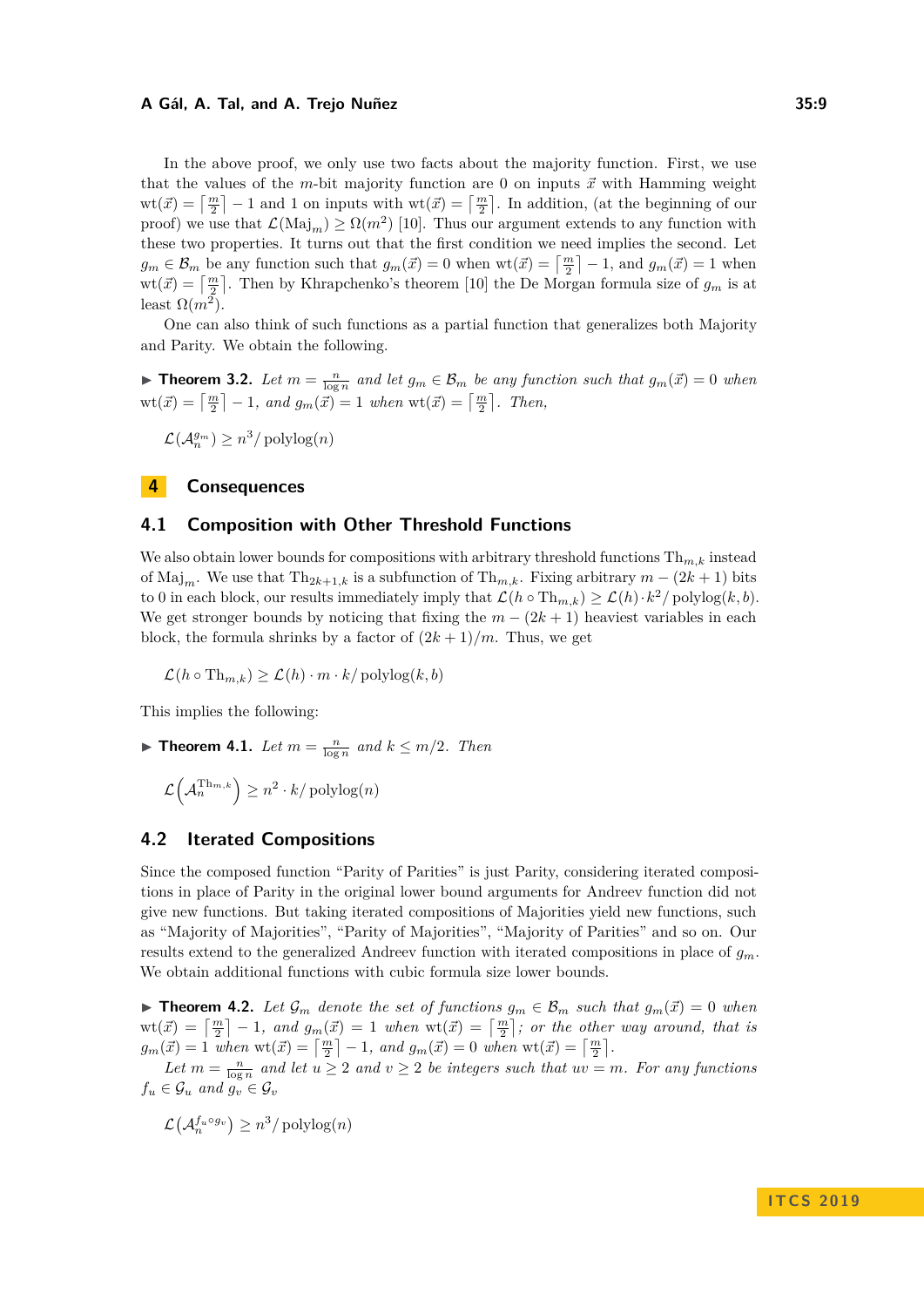#### **35:10 Cubic Formula Size Lower Bounds Based on Compositions with Majority**

**Proof.** Let  $h \in \mathcal{B}_{\log n}$  be a function of maximum formula complexity. By Theorem [3.1](#page-5-0)

$$
\mathcal{L}(h \circ f_u) \ge \mathcal{L}(h) \cdot u^2 / \mathrm{polylog}(b \cdot u)
$$

where  $b = \log n$ . Let  $b' = b \cdot u$ . By Theorem [3.1](#page-5-0)

$$
\mathcal{L}(h \circ f_u \circ g_v) \ge \mathcal{L}(h \circ f_u) \cdot v^2 / \mathrm{polylog}(b' \cdot v)
$$

Thus,

$$
\mathcal{L}(h \circ f_u \circ g_v) \ge \mathcal{L}(h) \cdot \frac{u^2}{\text{polylog}(b \cdot u)} \cdot \frac{v^2}{\text{polylog}(b \cdot u \cdot v)} \ge \mathcal{L}(h) \cdot \frac{m^2}{\text{polylog}(n)} \ge \frac{n^3}{\text{polylog}(n)} \quad \blacktriangleleft
$$

The argument extends to repeated iterations. As the proof shows, we lose a  $polylog(n)$ factor from the  $n^3$  lower bound at each iteration.

# **4.3 Cubic Formula Size Lower Bounds for an Explicit Monotone Function**

A function  $h: \{0,1\}^b \to \{0,1\}$  is called a *slice function* if on inputs  $\vec{z} \in \{0,1\}^b$ ,  $h(\vec{z}) = 1$  if  $\text{wt}(\vec{z}) \geq \left\lfloor \frac{b}{2} \right\rfloor + 1$ , and  $h(\vec{z}) = 0$  if  $\text{wt}(\vec{z}) < \left\lfloor \frac{b}{2} \right\rfloor$ . Note that every slice function is monotone, and slice functions differ from each other only on inputs in the middle layer of the Boolean cube, that is on inputs with weight exactly  $\lfloor \frac{b}{2} \rfloor$ .

The *monotone address function* defined by Wegener [\[21\]](#page-12-8) takes  $b + n$  input bits where  $n = \begin{pmatrix} b \\ \frac{b}{2} \end{pmatrix}$ . The *n* bits are interpreted to specify a slice function *h* on *b* bits. We denote by *h* both the *n*-bit string and the slice function specified by it. Then, on input  $(z, h)$  where  $z \in \{0,1\}^b$  and  $h \in \{0,1\}^n$ , the output of the monotone address function is  $h(z)$ . Note that the monotone address function itself is monotone.

We are now ready to define a monotone function that requires cubic formula size. Let  $n = \binom{b}{\lfloor b/2 \rfloor}$ , and let  $m = n/b$ . Similarly to the Generalized Andreev Function, we define a function  $\mathcal{F}_n : \{0,1\}^n \times \{0,1\}^n \to \{0,1\}$  on 2*n* bits.

The function  $\mathcal{F}_n$  takes two inputs: an *n*-bit string representing a slice function *h* on *b* bits, and an *n*-bit string  $\vec{x}$ , interpreted as a  $b \times m$  matrix with rows  $\vec{x}_1, \ldots, \vec{x}_b$ . Then,

$$
\mathcal{F}_n(h, \vec{x}) = (h \circ \text{Maj}_m)(\vec{x}) = h(\text{Maj}_m(\vec{x}_1), \dots, \text{Maj}_m(\vec{x}_b))
$$

We can further generalize this as follows: If  $g_m \in \mathcal{B}_m$  is an arbitrary function on *m* bits, then let  $\mathcal{F}_n^{g_m}$ :  $\{0,1\}^n \times \{0,1\}^n \to \{0,1\}$  denote the function on 2*n* bits, defined analogously by

$$
\mathcal{F}_n^{g_m}(h,\vec{x}) = (h \circ g_m)(\vec{x}) = h(g_m(\vec{x}_1), \dots, g_m(\vec{x}_b))
$$

In particular,  $\mathcal{F}_n = \mathcal{F}_n^{\text{Maj}_m}$ . Note that for any monotone function  $g_m$ , the function  $\mathcal{F}_n^{g_m}$  is also monotone.

Since the number of De Morgan formulas of size  $s$  on  $b$  input bits is at most  $(cb)^s$  for some constant  $c$  [\[15\]](#page-12-12), and the number of different slice functions on  $b$  input bits is  $2<sup>n</sup>$  where  $n = \binom{b}{\lfloor b/2 \rfloor}$ , by a standard counting argument, there are slice functions on *b* bits that require formula size at least  $\Omega(\frac{n}{\log b}) = \Omega(\frac{n}{\log \log n}).$ 

This implies the following bound on the formula size of the monotone function  $\mathcal{F}_n$ .

#### ▶ Theorem 4.3.

$$
\mathcal{L}(\mathcal{F}_n) \ge n^3 / \mathrm{polylog}(n)
$$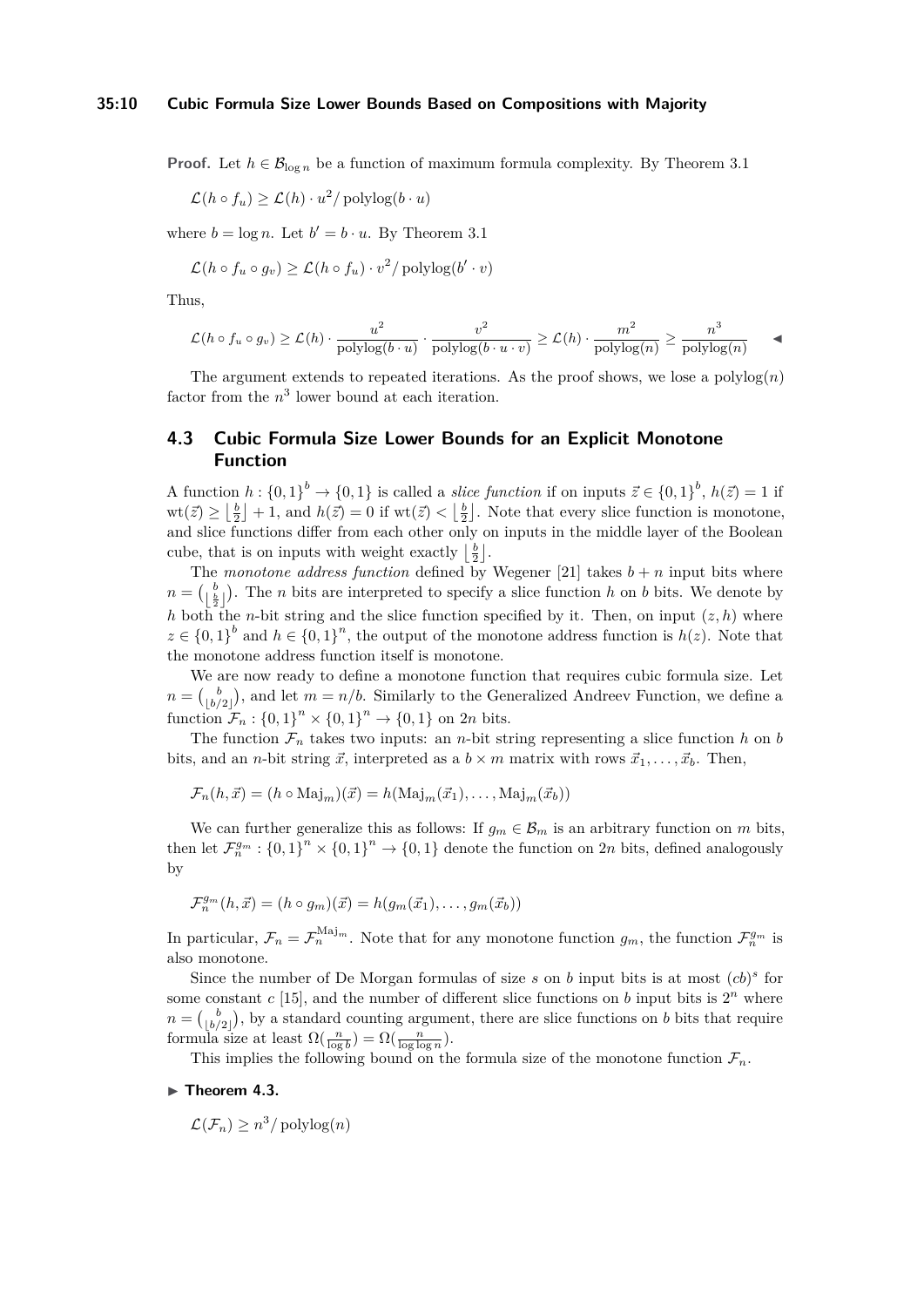### **4.4 Monotone Formula Size of Majority**

Our results highlight again the question of determining the shrinkage exponent for monotone formulas, raised by Håstad [\[5\]](#page-11-2). It was pointed out by Håstad [\[5\]](#page-11-2), that determining the shrinkage exponent for monotone formulas could potentially yield improved lower bounds on the monotone formula size of the Majority function. Our results make this connection explicit, without any dependence on how the value of the shrinkage exponent is obtained. More precisely, our arguments imply the following.

I **Theorem 4.4.** *Let* Γmon *denote the shrinkage exponent of monotone formulas. Then*  $\mathcal{L}_{\text{mon}}(\text{Maj}_n) \ge n^{\Gamma_{\text{mon}}} / \text{polylog } n$ , where  $\mathcal{L}_{\text{mon}}$  denotes monotone formula complexity.

**Proof.** To see this, notice that our argument in the proof of Theorem [3.1](#page-5-0) can also be carried out when  $b = 1$  and  $h : \{0,1\}^1 \to \{0,1\}$  is the identity function, that is  $h \circ \text{Maj}_m = \text{Maj}_m$ , and we apply our staged restrictions on just one block.

Let  $\Gamma = \Gamma_{\text{mon}}$ . Then by definition,

$$
\mathop{\mathbb{E}}_{\rho \sim \mathcal{R}_p} \left[ \mathcal{L}_{\text{mon}} \left( f \big|_{\rho} \right) \right] = \mathcal{O} \left( 1 + p^{\Gamma} \mathcal{L}_{\text{mon}}(f) \right)
$$

Let  $c'$  be a constant such that

$$
\mathop{\mathbb{E}}_{\rho \sim \mathcal{R}_p} \left[ \mathcal{L}_{\text{mon}} \left( f \big|_{\rho} \right) \right] \leq c' \cdot \left( 1 + p^{\Gamma} \mathcal{L}_{\text{mon}}(f) \right)
$$

Let  $m_1 = m = n$ . As in the proof of Theorem [3.1,](#page-5-0) we set  $m_{j+1} = m_j^{0.6}$  for  $j \ge 1$ . Let *t* be the last *j* such that  $m_j \geq 32$  and  $\mathcal{L}_{\text{mon}}\left(\text{Maj}_{m_{j+1}}\right) \geq 2c'$  both hold. (Recall that  $b = 1$ , thus  $\log^5(4b) = 2^5 = 32.$ 

A small calculation shows that  $t \leq \frac{1}{\log(10/6)} \log \log m \leq 2 \log \log m$ . For  $j = 1, \ldots, t$  we set  $p_j = 4m_j^{-0.4} = 4m_{j+1}/m_j$ .

As in the proof of Theorem [3.1,](#page-5-0) our staged restrictions ensure that  $\varphi_j = \text{Maj}_{m_j}$ . Similarly to our previous argument, setting  $c = 2c' \cdot 16$ , and using that

$$
\mathcal{L}_{\text{mon}}(\varphi_{j+1}) = \mathcal{L}_{\text{mon}}\left(\text{Maj}_{m_{j+1}}\right) \ge 2c'
$$

for  $j = 1, \ldots, t$ , we get

$$
\mathcal{L}_{\text{mon}}(\varphi_{t+1}) \leq c^t \cdot \left(\frac{m_{t+1}}{m}\right)^{\Gamma} \cdot \mathcal{L}_{\text{mon}}(\varphi_1)
$$

Thus, we obtain

$$
\mathcal{L}_{\text{mon}}(\text{Maj}_n) \ge c^{-t} \cdot \left(\frac{n}{m_{t+1}}\right)^{\Gamma} \cdot \mathcal{L}_{\text{mon}}(\text{Maj}_{m_{t+1}})
$$

By the definition of *t* above, at least one of  $m_{t+1}$  < 32 or  $\mathcal{L}_{\text{mon}}\left(\text{Maj}_{m_{t+2}}\right)$  < 2*c*<sup>*t*</sup> must hold. The latter implies that  $m_{t+2} < 2c'$ , hence  $m_{t+1} = m_{t+2}^{10/6} < (2c')^{10/6}$  and for  $c'' = \max\{32, (2c')^{10/6}\}\$ we have  $m_{t+1} < c''$ . Since  $m_t \ge 32$  we also have  $m_{t+1} \ge 8$ . Using  $8 \leq m_{t+1} < c''$  and  $t \leq 2 \log \log m$  we get

$$
\mathcal{L}_{\text{mon}}(\text{Maj}_n) \ge c^{-2\log\log m} \cdot \left(\frac{n}{c''}\right)^{\Gamma} \cdot \mathcal{L}_{\text{mon}}\left(\text{Maj}_{m_{t+1}}\right) \ge n^{\Gamma}/\text{polylog } n
$$

**I T C S 2 0 1 9**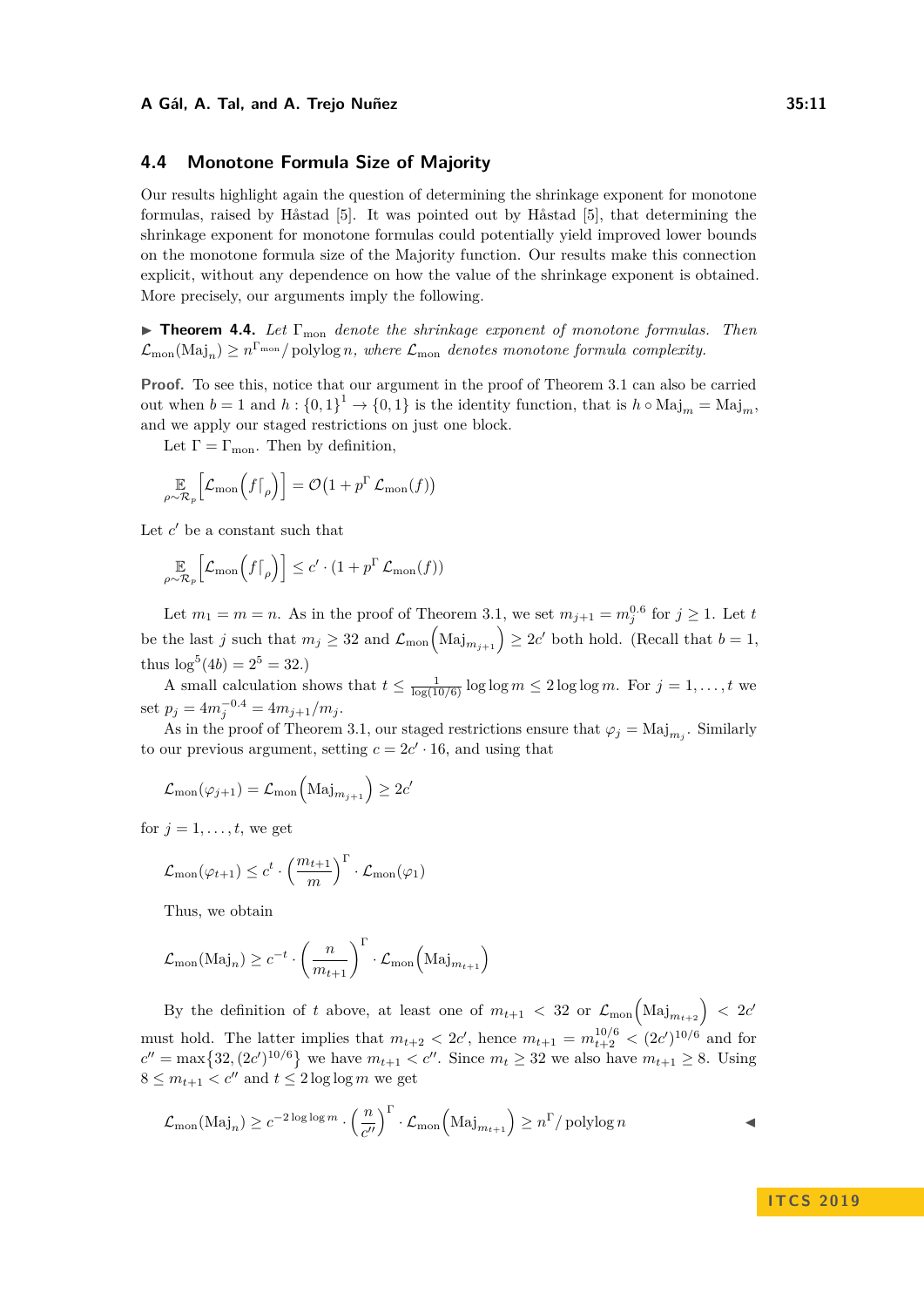#### **35:12 Cubic Formula Size Lower Bounds Based on Compositions with Majority**

# <span id="page-11-7"></span>**5 Future Directions**

A possible extension of our result would be to verify the KRW conjecture [\[9\]](#page-11-6) for composing arbitrary functions with the majority function. The KRW conjecture essentially states that the formula size of composed functions is the product of their formula sizes, e.g.  $\mathcal{L}(h \circ g) \geq \Omega(\mathcal{L}(h) \cdot \mathcal{L}(g))$ . The conjecture has been verified for composing arbitrary functions with parity. Unfortunately, getting asymptotically tight bounds on the formula size of majority is still open. Currently, the best upper bound on the De Morgan formula size of majority is  $\mathcal{O}(n^{3.91})$  [\[16\]](#page-12-10). Our lower bound would verify the conjecture for composing arbitrary functions with majority if  $\mathcal{L}(\text{Maj}_n) = \mathcal{O}(n^2)$ .

Another interesting direction is studying the average-case hardness of the Generalized Andreev function with Majority. Here, we expect a different behavior than the standard Andreev function that is hard to compute on  $1/2 + \exp(-n^{\Omega(1)})$  fraction of the inputs [\[11\]](#page-12-6) (under the uniform distribution). For  $\mathcal{M}_n$  we could not hope to get such strong average-case hardness, as we argue next. Observe that a Majority function on the  $\{x_1, \ldots, x_m\}$  agrees with the dictator function of  $x_1$  on  $1/2 + \Omega(1/\sqrt{m})$  fraction of the inputs. Replacing each majority in  $\mathcal{M}_n$  with the appropriate dictator yields the address function, which has formula complexity  $\Theta(n)$ . A small calculation shows that that a linear size formula (computing the address function) has agreement at least  $1/2 + \Omega(1/\sqrt{m})^{\log n} \ge 1/2 + 2^{-\log^2(n)}$  with  $\mathcal{M}_n$ . We conjecture that getting a much better agreement with  $\mathcal{M}_n$ , say  $1/2 + 1/\text{poly}(n)$ , or even  $1/2 + 2^{-o(\log^2 n)}$ , requires almost cubic formula complexity.

#### **References**

- <span id="page-11-0"></span>**1** A. E. Andreev. On a method for obtaining more than quadratic effective lower bounds for the complexity of *π*-scheme. *Moscow University Mathematics Bulletin*, 42(1):63–66, 1987.
- <span id="page-11-3"></span>**2** Andrej Bogdanov. Small Bias Requires Large Formulas. In *45th International Colloquium on Automata, Languages, and Programming, ICALP 2018, July 9-13, 2018, Prague, Czech Republic*, pages 22:1–22:12, 2018. [doi:10.4230/LIPIcs.ICALP.2018.22](http://dx.doi.org/10.4230/LIPIcs.ICALP.2018.22).
- <span id="page-11-4"></span>**3** Ruiwen Chen, Valentine Kabanets, Antonina Kolokolova, Ronen Shaltiel, and David Zuckerman. Mining Circuit Lower Bound Proofs for Meta-Algorithms. *Computational Complexity*, 24(2):333–392, June 2015. [doi:10.1007/s00037-015-0100-0](http://dx.doi.org/10.1007/s00037-015-0100-0).
- <span id="page-11-5"></span>**4** Irit Dinur and Or Meir. Toward the KRW Composition Conjecture: Cubic Formula Lower Bounds via Communication Complexity. In *31st Conference on Computational Complexity, CCC 2016, May 29 to June 1, 2016, Tokyo, Japan*, pages 3:1–3:51, 2016. [doi:10.4230/](http://dx.doi.org/10.4230/LIPIcs.CCC.2016.3) [LIPIcs.CCC.2016.3](http://dx.doi.org/10.4230/LIPIcs.CCC.2016.3).
- <span id="page-11-2"></span>**5** Johan Håstad. The Shrinkage Exponent of de Morgan Formulas is 2. *SIAM Journal on Computing*, 27(1):48–64, 1998. [doi:10.1137/S0097539794261556](http://dx.doi.org/10.1137/S0097539794261556).
- <span id="page-11-9"></span>**6** Wassily Hoeffding. Probability inequalities for sums of bounded random variables. *Journal of the American statistical association*, 58(301):13–30, 1963.
- <span id="page-11-8"></span>**7** Russell Impagliazzo, Raghu Meka, and David Zuckerman. Pseudorandomness from Shrinkage. In *53rd Annual IEEE Symposium on Foundations of Computer Science, FOCS 2012, New Brunswick, NJ, USA, October 20-23, 2012*, pages 111–119, 2012. [doi:10.1109/FOCS.](http://dx.doi.org/10.1109/FOCS.2012.78) [2012.78](http://dx.doi.org/10.1109/FOCS.2012.78).
- <span id="page-11-1"></span>**8** Russell Impagliazzo and Noam Nisan. The effect of random restrictions on formula size. *Random Structures & Algorithms*, 4(2):121–133, 1993.
- <span id="page-11-6"></span>**9** Mauricio Karchmer, Ran Raz, and Avi Wigderson. Super-logarithmic depth lower bounds via the direct sum in communication complexity. *Computational Complexity*, 5(3-4):191– 204, 1995.